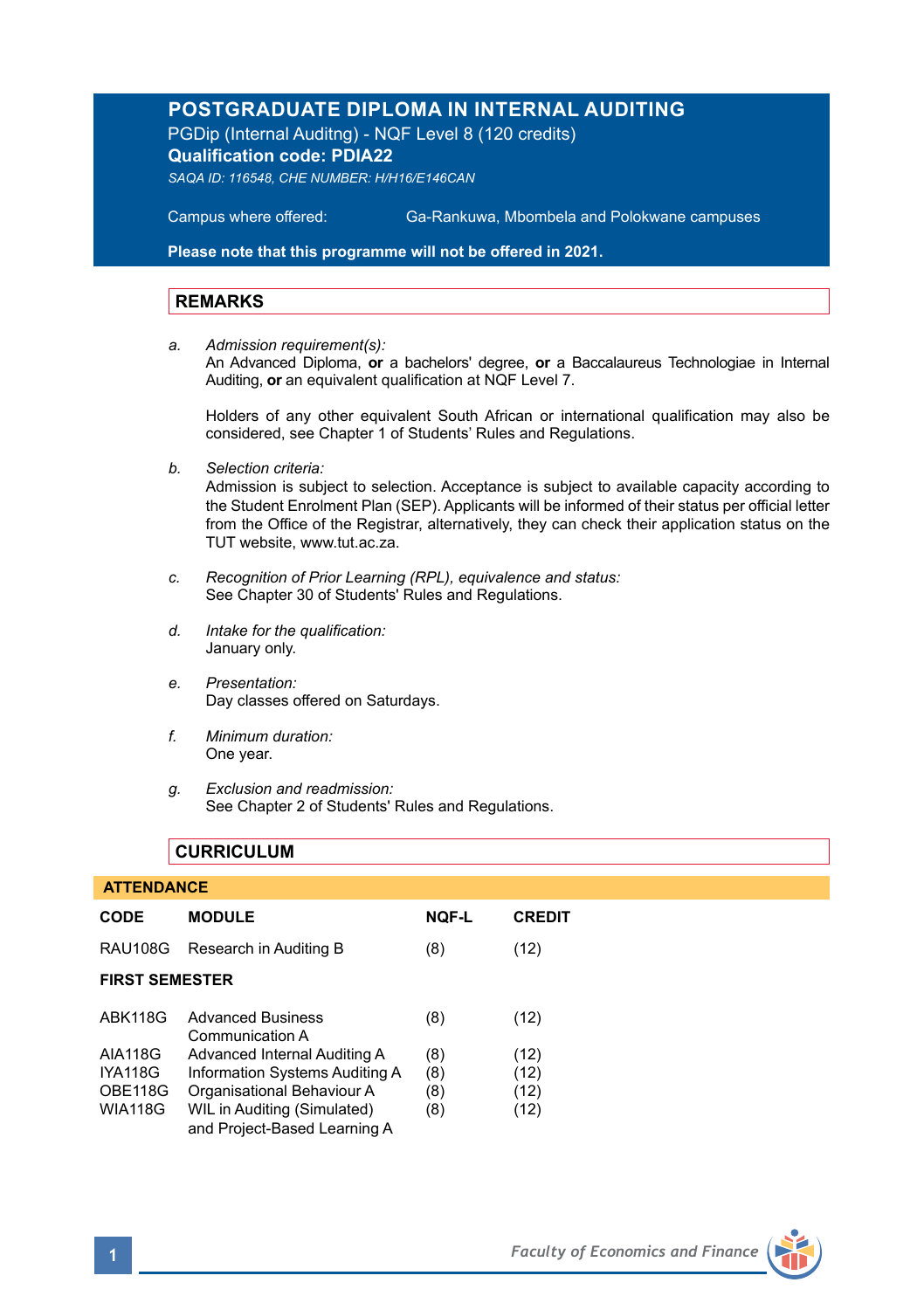## **SECOND SEMESTER**

| AIB118G | Advanced Internal Auditing B                                | (8) | (12) |
|---------|-------------------------------------------------------------|-----|------|
| FEX118G | <b>Fraud Examination B</b>                                  | (8) | (12) |
| IYB118G | Information Systems Auditing B                              | (8) | (12) |
| WIB118G | WIL in Auditing (Simulated)<br>and Project-Based Learning B | (8) | (12) |

TOTAL CREDITS FOR THE QUALIFICATION: **120**

# **MODULE INFORMATION (OVERVIEW OF SYLLABUS)**

The syllabus content is subject to change to accommodate industry changes. Please note that a more detailed syllabus is available at the Department or in the study guide that is applicable to a particular module. At time of publication, the syllabus content was defined as follows:

## **A**

## **ADVANCED BUSINESS COMMUNICATION A (ABK118G) 1 X 3-HOUR PAPER** *(Module custodian: Department of Auditing)*

The purpose of the module is to enable a student to advance his/her knowledge and skills in aspects of communication principles in order to gain an insight into effective and efficient communication; Demonstrate advanced skills in utilising internal organisational communication channels, to organise, present and facilitate internal auditing processes and findings, for example meetings and e-mails; Demonstrate the ability to make advanced oral presentations to internal audit stakeholders, for example, clerks, audit manager, head of HR and Board of Directors or its committees; Demonstrate the ability to present findings in a report format and critically evaluate internal audit reports in terms of the appropriate language usage, register and style; Apply a set of personal management strategies in order to meet the requirements for time management, stress management, productive conflict resolution and application of ethical conduct. (Total tuition time: not available)

### **ADVANCED INTERNAL AUDITING A (AIA118G) 1 X 3-HOUR PAPER** *(Module custodian: Department of Auditing)*

Integrated in-depth knowledge and understanding of the frameworks, tools and techniques necessary for the professional practice of internal auditing. On completion, a student wil be able to interpret and apply relevant components of the professional practices framework for Internal audit within situational contexts. (Total tuition time: not available)

# **ADVANCED INTERNAL AUDITING B (AIB118G) 1 X 3-HOUR PAPER**

## *(Module custodian: Department of Auditing)*

Tools and techniques to coordinate the internal audit efforts with the external auditor, regulatory oversight bodies, and other internal assurance functions, and potential reliance on other assurance providers; Emerging regulatory issues (King IV report and other changes); COSO framework on ERM Integrating ERM as a performance tool. On completion, a student will be able to interpret emerging regulatory issues to ensure compliance and apply ERM to add value to an organisation's operations. (Total tuition time: not available)

## **F**

# **FRAUD EXAMINATION B (FEX118G) 1 X 3-HOUR PAPER**

# *(Module custodian: Department of Auditing)*

To provide a student with an understanding of fraud, why it is committed, the extent thereof and the responsibility of internal auditors and others in business; Design a comprehensive fraud prevention plan; An understanding of different types of fraud in the workplace and how it is committed; An understanding of fraud detection and investigation techniques; Application of ethics in fraud examination; Writing of a fraud audit report. (Total tuition time: not available)